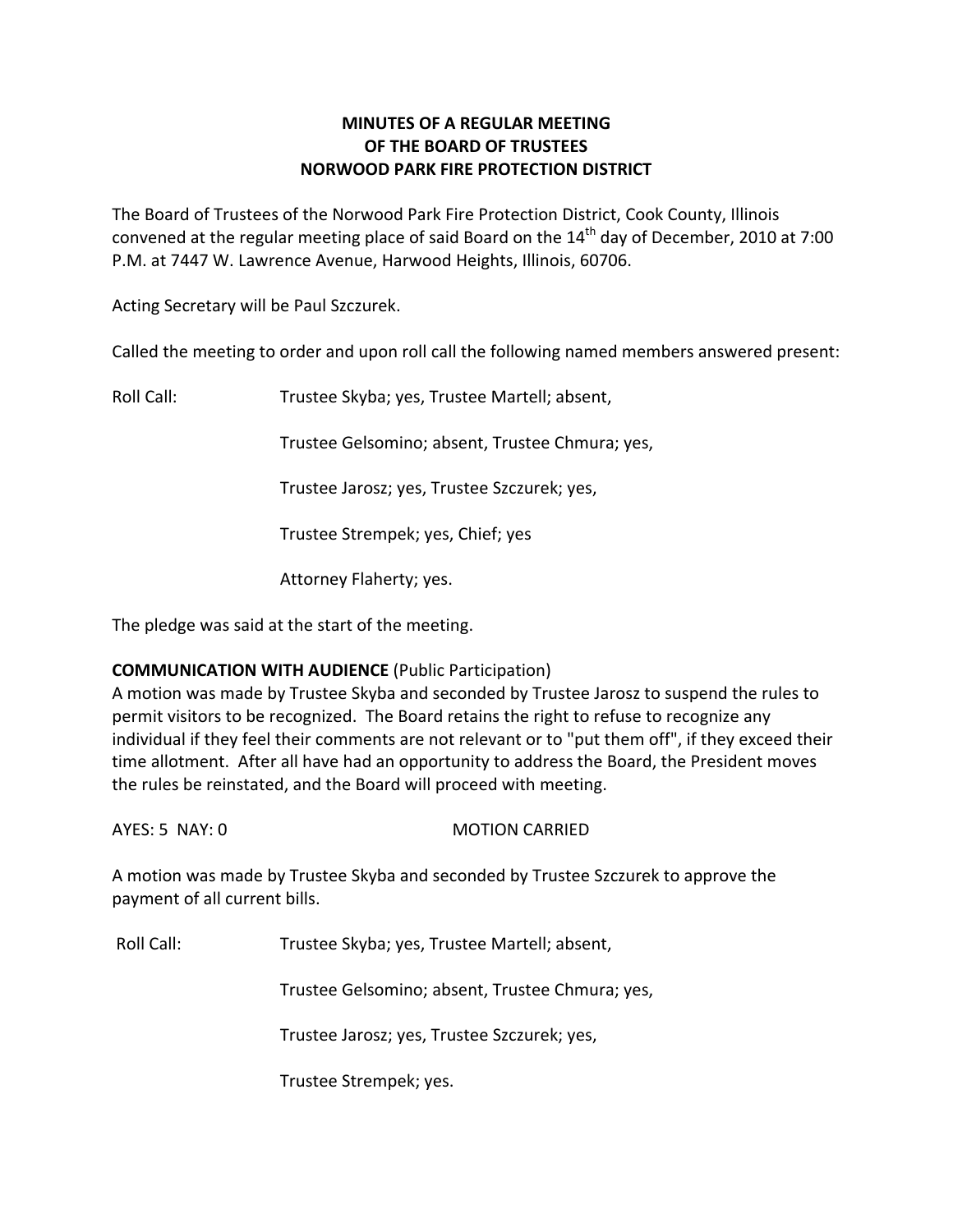AYES: 5 NAY: 0 MOTION CARRIED

A motion was made by Trustee Jarosz and seconded by Trustee Strempek to approve the minutes of the Regular meeting held on November  $8^{\text{th}}$ , 2010.

Roll Call: Trustee Skyba; yes, Trustee Martell; absent,

Trustee Gelsomino; absent, Trustee Chmura; yes,

Trustee Jarosz; yes, Trustee Szczurek; yes,

Trustee Strempek; yes.

AYES: 5 NAY: 0 MOTION CARRIED

### **TREASURER'S REPORT**

# Schedule of Assets (Arising from Cash Transactions) November 30, 2010

#### Assets

| Checking and money market accounts (interest rate):      |                    |  |
|----------------------------------------------------------|--------------------|--|
| Plaza Bank checking (0.046%)                             | \$<br>669          |  |
| Plaza Bank money market (0.295%)                         | 4,815              |  |
| Plaza Bank checking- Public Education                    | 573                |  |
| Plaza Bank ambulance billing money market (0.295%)       | 65,370             |  |
| Plaza Bank-Medical 1003102                               | 753                |  |
| Suburban Bank & Trust                                    | <u>9,603</u>       |  |
| Total checking and money market accounts                 | 81,783             |  |
| Certificates of deposit (interest rate and maturity):    |                    |  |
| Plaza Bank (1.40%, 03/02/11)                             | 606,296            |  |
| Parkway Bank and Trust (1.35% 05/10/11)                  | 517,749            |  |
| Plaza Bank (1.60% 01/17/11)                              | 121,027            |  |
| Plaza Bank (1.39% 03/18/11)                              | 410,172            |  |
| Plaza Bank (1.340% 06/23/11)                             | 458,145            |  |
| Belmont Bank (4.10% 05/21/11)                            | 486,801            |  |
| Parkway Bank and Trust (1.50% 07/07/11)                  | 349,636            |  |
| Total certificates of deposit                            | 2,949,826          |  |
| Total checking, money market and certificates of deposit | <u>\$3,031,609</u> |  |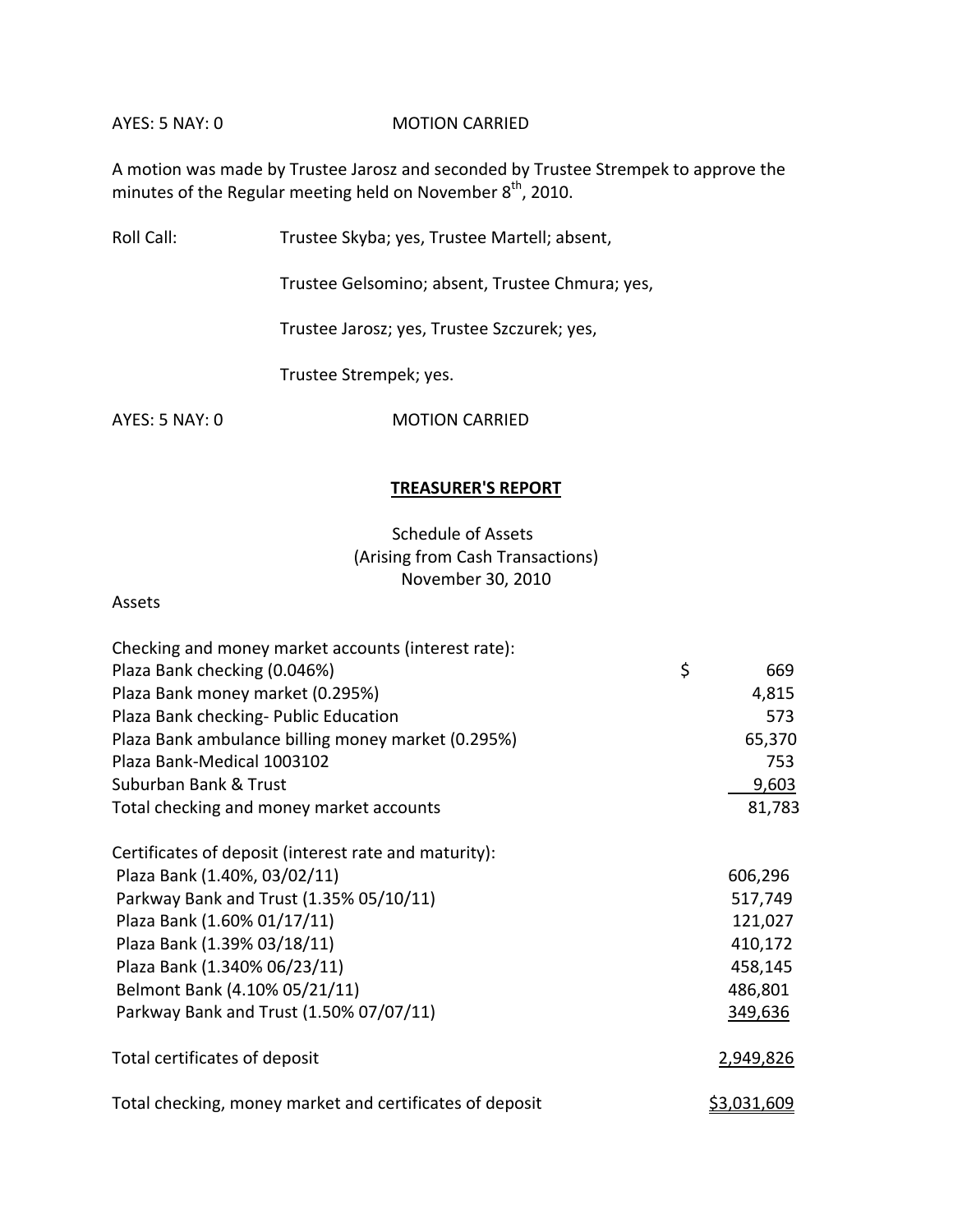Motion by Trustee Skyba, seconded by Trustee Jarosz to approve the Treasurer's report as presented from the Financial Statement for November 2010**.**

Trustee Skyba asked if there is anything to report, Chief stated that tax money is starting to come in and there is a CD due in the near future.

Roll Call: Trustee Skyba; yes, Trustee Martell; absent,

Trustee Gelsomino; absent, Trustee Chmura; yes,

Trustee Jarosz; yes, Trustee Szczurek; yes,

Trustee Strempek; yes.

AYES: 5 NAY: 0 **MOTION CARRIED** 

Trustee Martell arrived at 7:10pm

# **Chiefs Report:**

All Trustees received a copy of the alarm report.

All Trustees received a copy of the inspection report along with the list of completed inspections for this month.

Our Engine was involved in an accident last Wednesday, they were enroute to an emergency medical call when a vehicle hit the front bumper and pushed them into the parkway and knocked over a stop light. The vehicle was ticketed for not yielding to an emergency vehicle. We had two of our fireman transported to the hospital, they were both sent home for the day with one returning on his next shift and the other to be evaluated on the 17<sup>th</sup>. The adjuster came today and hopefully we can get it in as soon as possible to make the repairs. The damages are approximately \$8,000. Discussion.

Workman's compensation update, Joe Carpino had surgery December 7<sup>th</sup>, the rehab takes approximately 6 months. His 1 year on Workman's Compensation is up March 5<sup>th</sup>. Dan Johnson is recuperating at home, his injury took place on Oct.  $6^{\text{th}}$  with a 3 to 6 month healing time. Brad Virgils is scheduled to see the Doctor on Friday the 17<sup>th</sup>, he will be evaluated at that time. Chief Stenson will keep Trustees informed as to their progress.

We talked about our intern working 80 hours over the holidays; we did not approve this at the September meeting, so it is on the agenda tonight.

The audit is not complete yet; they did not start until October so we will probably have to file for an extension. If it is completed before the end of the month we can hold a special meeting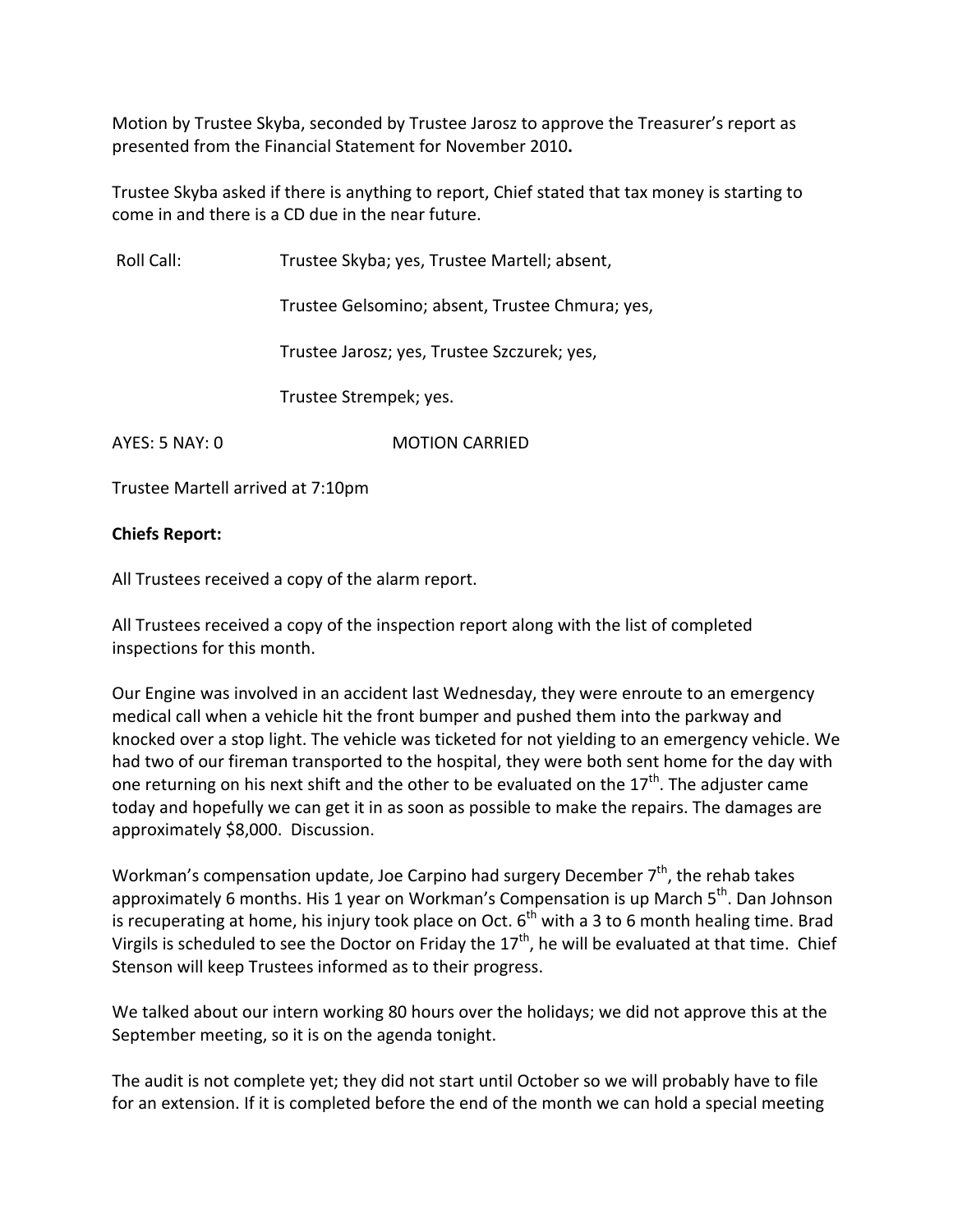to accept it. They are waiting for the GASB report from Tim Sharpe. Discussion. After the audit, they will have a finance committee meeting with the auditor and our accountant.

Flu shots were a success again this year. It took a long time to go through the 700 that we ordered. We are usually sold out after the week at the Township Hall but at that time we still had 225 left. We had it on the marquee and went through 180 more and Resurrection Hospital bought back the remaining 45 shots. I believe this was due to Walgreens, Jewel and a few other places that were advertising the flu shots a month or two before we received ours. I am going to cut it down to 500 for next year.

Tax money is starting to come in; we received about 900,000 so far this month.

The Christmas party was a huge success this year, everybody would like to thank the board for supporting the party.

There was an incident at Ridgemoor Country Club a couple of weeks ago. I notified everybody about a Country Club member who got in the way of our paramedics and punched one of our firemen. Two of our firemen pressed charges and will be appearing in court on January 20<sup>th</sup> in Skokie. I am putting a letter together to send to the board of directors at Ridgemoor to let them know what one of their members did. I will keep you abreast of the situation.

We recently changed our landline phone provider from AT&T to call one. This company did a study on all of our phone lines and circuits and they are going to save us about one thousand dollars a year and they will be our only contact for service instead of the three companies that we have been dealing with. They took over our lines on December  $6^{\text{th}}$ .

Last month we had Keystone Ventures come in to talk to us about our property. I have not heard anything from them since that meeting.

I gave everybody a copy of the medical insurance update showing approximate savings of \$20,000 in four months.

A motion was made by Trustee Skyba and seconded by Trustee Martell to accept the Chiefs report as presented for November 2010.

AYES: 6 NAY: 0 MOTION CARRIED

#### **Presidents Report:**

Nothing to report.

**Committee Reports:**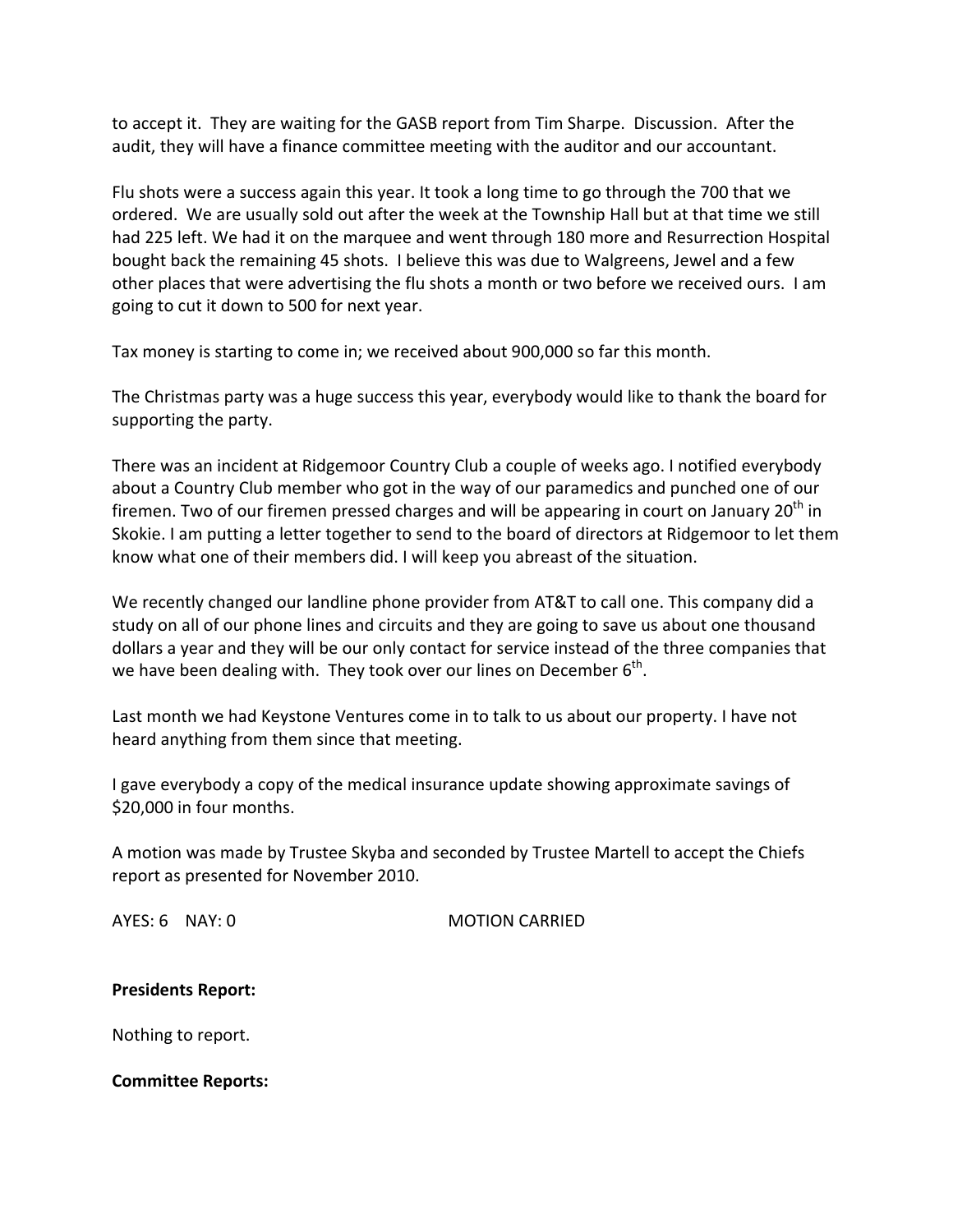Finance Committee‐ Chairman Trustee Chmura reported on the Principal stock that was brought to our attention. We are not in the business of holding stock, so it is the opinion of our attorney that we should liquidate it. They will liquidate it in the least expensive way possible. Discussion.

Building and Equipment Committee‐ Chairman Trustee Gelsomino is not here.

Technology and PR Media Committee‐ Chairman Trustee Strempek stated that with the Chief they switched phone carriers to CallOne, over the next three years we should save about \$3,000.00. Discussion.

Policy Committee‐ Chairman Trustee Skyba stated there is nothing to report at this time.

Pension Fund- Trustee Martell reported that he talked to MB Financial, all the bonds have transferred except for one or two. The annuities are just sitting there and they are waiting for them to be transferred. There has not been any financial reports since September. Trustee Martell and Trustee Chmura stated they are going to make a letter of demand for the annuities.

Attorney Flaherty expects Governor Quinn will sign the new Pension reform and they will make it a 2 tier system. This reform will impact the board because the amortization will go from 2033 to 2040 to be 90% funded. The levy's should be coming down. Discussion.

## **Old Business:**

None.

#### **New Business**:

Motion by Trustee Szczurek and seconded by Trustee Jarosz to pass and approve Ordinance #10‐3, the Norwood Park Fire Protection District 2010‐2011 Tax Levy.

Roll Call: Trustee Skyba; yes, Trustee Martell; yes, Trustee Gelsomino; absent, Trustee Chmura; yes, Trustee Jarosz; yes, Trustee Szczurek; yes, Trustee Strempek; yes. AYES: 6 NAY: 0 **MOTION CARRIED**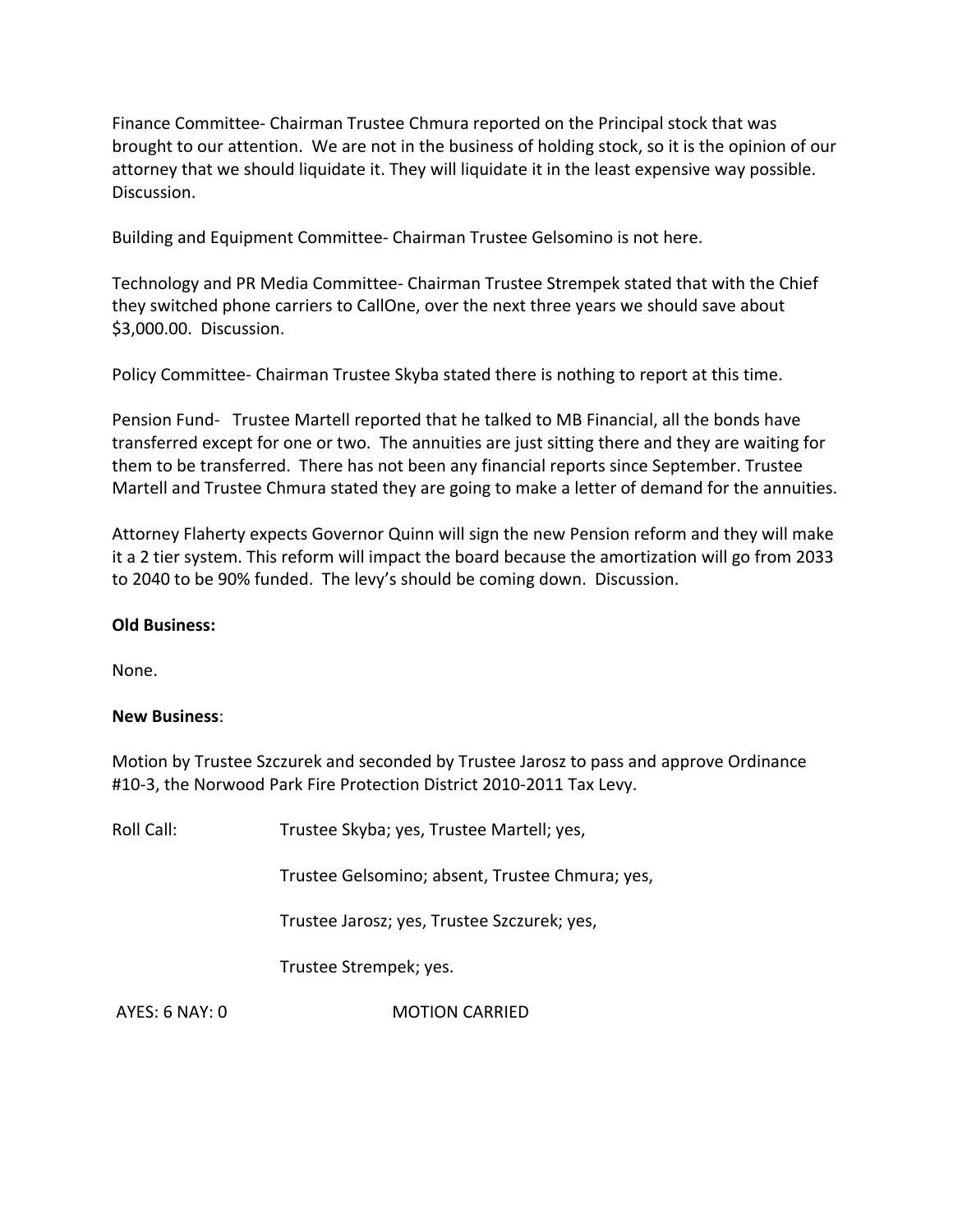Motion by Trustee Skyba and seconded by Trustee Martell to pass and approve Ordinance #10‐ 4, an Ordinance giving Cook County Clerk direction related to the 2010 Tax Levy.

Roll Call: Trustee Skyba; yes, Trustee Martell; yes, Trustee Gelsomino; absent, Trustee Chmura; yes, Trustee Jarosz; yes, Trustee Szczurek; yes, Trustee Strempek; yes. AYES: 6 NAY: 0 **MOTION CARRIED** Motion by Trustee Martell and seconded by Trustee Skyba to approve the raise of

Administrative Assistant as per Resolution #08‐4.

Roll Call: Trustee Skyba; yes, Trustee Martell; yes,

Trustee Gelsomino; absent, Trustee Chmura; yes,

Trustee Jarosz; yes, Trustee Szczurek; yes,

Trustee Strempek; yes.

AYES: 6 NAY: 0 **MOTION CARRIED** 

Motion by Trustee Skyba and seconded by Trustee Strempek to approve the payment of \$16,417.06 to the 2% Foreign Fire Insurance Board.

Roll Call: Trustee Skyba; yes, Trustee Martell; yes,

Trustee Gelsomino; absent, Trustee Chmura; yes,

Trustee Jarosz; yes, Trustee Szczurek; yes,

Trustee Strempek; yes.

AYES: 6 NAY: 0 MOTION CARRIED